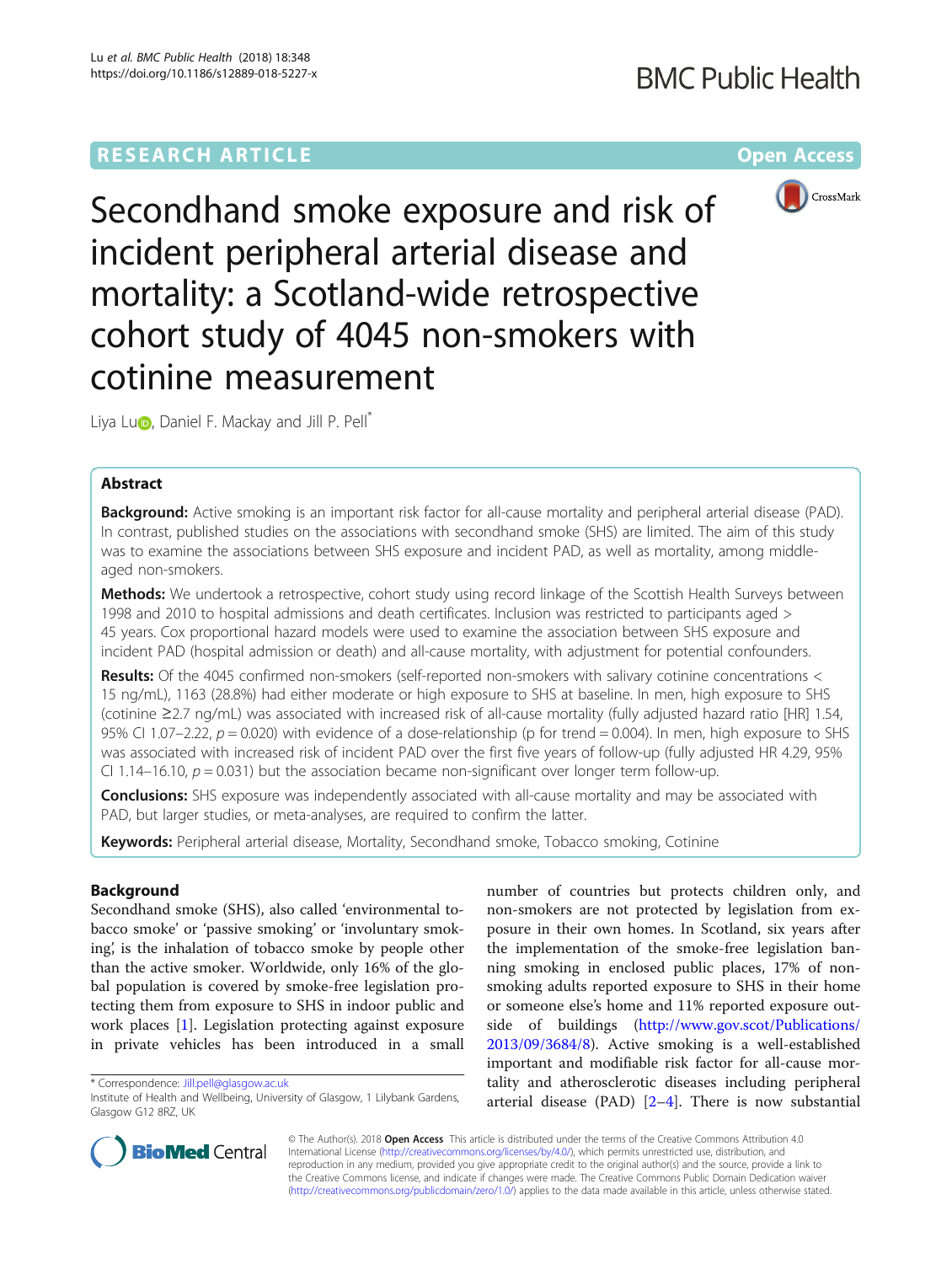evidence that exposure to SHS also increases the risk of premature death [\[5](#page-8-0)], coronary heart disease [\[6](#page-8-0)] and stroke [[7\]](#page-8-0).

SHS is a mixture of air-diluted side-stream smoke from the burning cigarette tip, and 'mainstream' smoke exhaled by the smoker. Side-stream smoke contains higher concentrations of toxic gases and fine, respirable particles  $( $2.5 \mu m$  diameters) than$ mainstream smoke [[8](#page-8-0)–[11](#page-8-0)]. Even short exposure to SHS has been demonstrated to be associated with impaired endothelium-dependent vasodilation in coronary arteries in non-smokers; comparable to habitual active smokers [\[12\]](#page-8-0). One hour exposure increases the concentrations of 11 dehydrothromoboxane  $B_2$  (11-DH-TXB<sub>2</sub>) and malondialdehyde (MDA) to those observed in active smokers [[13](#page-8-0)]. A meta-analysis of 10 prospective cohort studies and 8 case-control studies, published in 1999, reported a pooled relative risk (RR) of 1.25 (95% CI 1.17–1.32) for coronary heart disease. There were clear dose relationships with increasing dose and duration of exposure to SHS from 1 to 19 cigarettes per day (RR 1.23, 95% CI 1.13–1.34) to more than 20 cigarettes per day (RR 1.31, 95% CI 1.21– 1.42) and from 1 to 9 years of exposure (RR 1.18, 95% CI 0.98–1.42), and 10–19 years of exposure (RR 1.31, 95% CI 1.11–1.55) to more than 20 years of exposure (RR 1.29, 95% CI 1.16–1.43) [\[6](#page-8-0)]. A subsequent meta-analysis, published in 2011, of 4 crosssectional, 6 case-control, and 10 cohort studies, showed an increased risk of stroke among nonsmokers who were exposed to SHS (RR 1.25 95% CI 1.12–1.38), with a dose relationship whereby the risk increased from exposure to 5 (RR 1.16, 95% CI 1.06–1.27) to 40 (RR 1.56, 95% CI 1.25–1.96) cigarettes per day [[7](#page-8-0)].

In contrast, only five published cross-sectional studies have examined the association between SHS exposure and PAD  $[14–18]$  $[14–18]$  $[14–18]$  $[14–18]$  $[14–18]$ . Three of these studies ascertained SHS exposure based on self-report [\[15](#page-8-0), [17,](#page-8-0) [18](#page-8-0)] and the other two measured cotinine concentration [[14,](#page-8-0) [16](#page-8-0)]. Cotinine, a nicotine metabolite, is an objective measure of tobacco exposure from all sources [[19](#page-8-0)]. Four of the studies demonstrated an overall association  $[15-18]$  $[15-18]$  $[15-18]$  $[15-18]$  $[15-18]$ , but one showed an association with PAD for only very high levels of exposure to SHS (cotinine  $> 155$  ng/mL) [[14](#page-8-0)]. To date, there have been no cohort studies published that have examined the association between SHS exposure in non-smokers and incident PAD. Therefore, we linked individual-level data from the Scottish Health Surveys to subsequent health records to examine whether SHS exposure, measured by salivary cotinine concentration, was an independent risk factor for

incident PAD, as well as all-cause mortality, among non-smokers.

## **Methods**

# Data sources

The Scottish Health Surveys (SHeSs) are cross-sectional studies designed to gain knowledge about the health of the residents of private households across Scotland ([http://www.scotland.gov.uk/Topics/Statistics/Browse/](http://www.scotland.gov.uk/Topics/Statistics/Browse/Health/scottish-health-survey) [Health/scottish-health-survey\)](http://www.scotland.gov.uk/Topics/Statistics/Browse/Health/scottish-health-survey). The Survey was first conducted in 1995, with subsequent surveys undertaken in 1998 and 2003 and then annually since 2008. The Surveys use a multistage, stratified probability sampling frame and different households were recruited into each Survey. Household response rates were 81% in 1995, 76% in 1998, 68% in 2003, and 61%–64% between 2008 and 2010 [[20](#page-8-0)]. The methodology has been described in detail previously  $[16, 21]$  $[16, 21]$  $[16, 21]$ . Briefly, a two-stage process was used: a face-to-face interview was conducted by trained staff during which they collected information on demographics (including age, sex, postcode of residence, education, employment and income) and lifestyle (including alcohol intake, physical activity and smoking status) via computer assisted personal interviewing (CAPI), followed by a visit by a nurse who collected measurements (including height, weight and blood pressure) using standard operating procedures. All individuals aged ≥16 years were invited to provide a saliva sample for cotinine assay and a blood sample for assays including lipid concentrations. In each survey, over 90% of the participants consented to passive follow-up via record linkage to routine administrative data [\[20](#page-8-0)]. In Scotland, the Information Services Division (ISD) of the National Health Service (NHS) links, at an individual level, several Scotland-wide databases including death certificates (collated by the General Registrar Office) and admissions to acute hospitals (Scottish Morbidity Record SMR01).

### Inclusion criteria and definitions

In this study, we combined the 1998, 2003, 2008 and 2010 Surveys as they provided consistent information on salivary cotinine and diagnosis of PAD at baseline. Our study was restricted to participants aged > 45 years old who classified themselves as non (never or ex) smokers and whose salivary cotinine concentration was < 15.0 ng/ml [[22](#page-8-0)]. Individuals with PAD at baseline and those who reported taking nicotine replacement products were excluded. PAD at baseline was defined as intermittent claudication ascertained using the Edinburgh Claudication Questionnaire [\[23\]](#page-8-0). SHS exposure was categorised into low (cotinine  $< 0.7$  ng/mL), moderate (cotinine 0.7–2.6 ng/mL) and high (cotinine 2.7– 14.9 ng/mL) [\[16,](#page-8-0) [21\]](#page-8-0). In Scotland, area-based deprivation is assessed using the Scottish Index of Multiple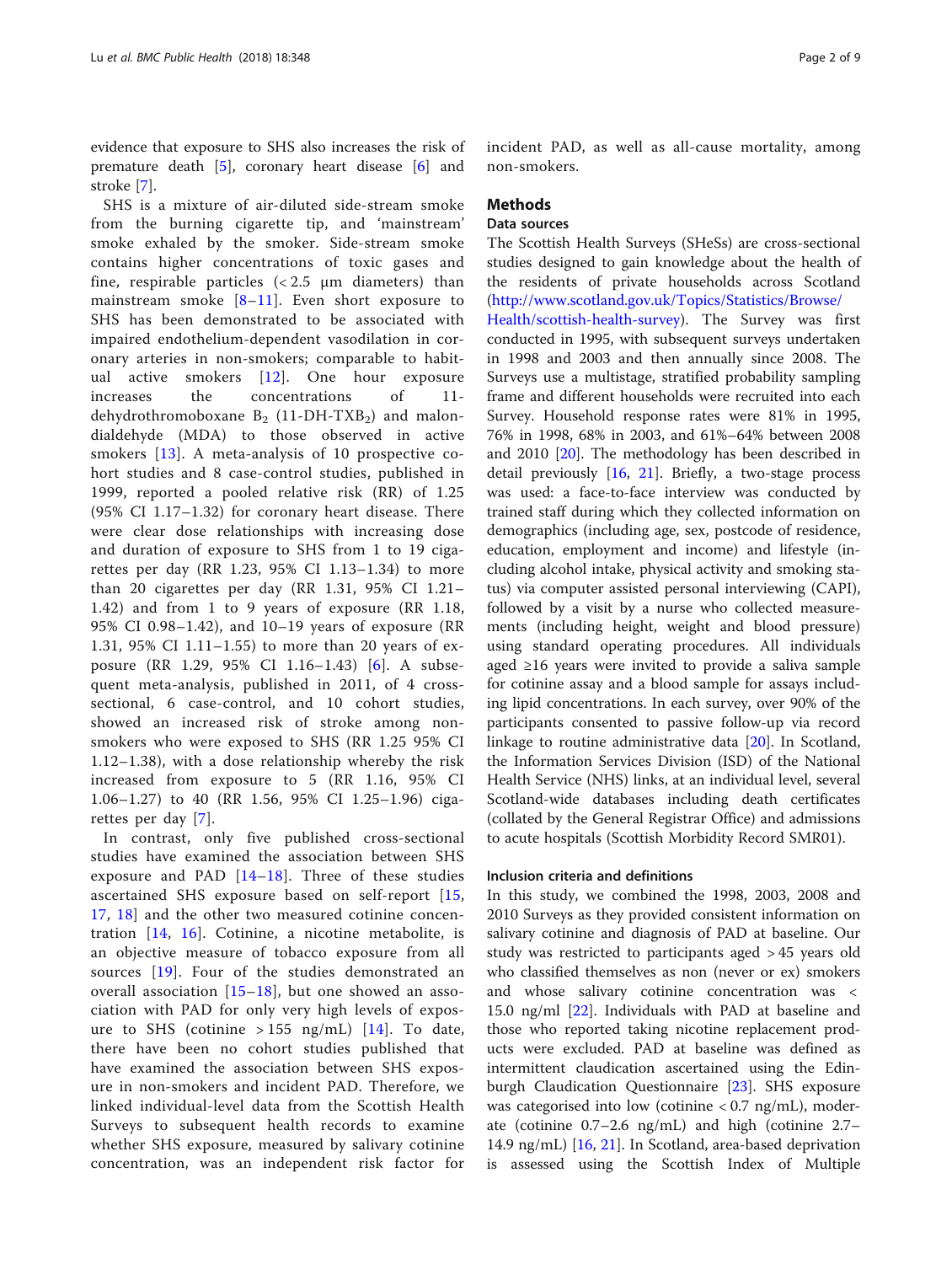Deprivation (SIMD) which is derived from information on income, employment, health, education, housing, crime and access to services. The SIMD is used to derive quintiles of deprivation, ranging from 1 (most deprived) to 5 (least deprived) for the general Scottish population ([http://www.scotland.gov.gov.uk/Topics/Statistics/](http://www.scotland.gov.gov.uk/Topics/Statistics/SIMD)

[SIMD](http://www.scotland.gov.gov.uk/Topics/Statistics/SIMD)). The study participants were categorised into these quintiles based on their postcode of residence. Body mass index (BMI) was classified as underweight / normal weight (<  $25 \text{ kg/m}^2$ ), overweight ( $25-30 \text{ kg/m}^2$ ) and obese ( $\geq$ 30 kg/m<sup>2</sup>) [\[24\]](#page-8-0). Physically active was defined as self-report of any kind of physical activity for at least 3 h per week. Alcohol consumption was selfreported as: never drinker, ex drinker, low-risk drinker (men < 28 units/week; women < 21 units/week), increasing-risk drinker (men < 50 units/week; women < 35 units/week) and high-risk drinker (men ≥50 units/ week; women ≥35 units/week). We used record linkage to SMR01 records and death certificates to identify the first hospital admission/death following the Survey in which PAD was recorded as the primary or secondary cause, defined as: International Classification of Disease, Tenth Version (ICD-10) A48.0, I10.5, I73.9, I70.2, I70.9, I74.3, I74.5, I79.2, R02; the International Classification of Disease, Ninth Version (ICD-9) 250.7, 440.20, 440.21, 440.22, 440.23, 440.24, 440.29, 443.9, 443.81, 707.10, 785.4; or Office of Population Censuses and Surveys Classification of Surgical Operations and Procedures (OPCS) X09.3, X09.4, X09.5, X09.8, X09, X10.1, X10.4, X10.8, X10.9, X11.1, X11.2, X11.8, X11.9, X12.1, L54.1, L63.1. Audits have shown that the SMR data are around 99% complete and over 90% accurate [[20\]](#page-8-0). The linked data provided follow-up information to 31 December 2011.

### Statistical analyses

Differences in baseline characteristics by SHS exposure were summarised using chi-square tests for categorical variables and chi-square tests for trend for ordinal variables. Incident PAD cases were ascertained based on hospital admissions or deaths due to PAD. We used person-time incidence rate which can account for participants who entered the study at different times and those who were lost to follow-up or died during the study period [\[25](#page-8-0)]. The numerator was the number of incident PAD cases and the denominator was the sum of all of the person-years of observation for all study participants. Tests of Cox proportional-hazards assumptions were performed using Stata estat phtest [\[26\]](#page-8-0). Separate Cox proportional hazard models were developed to examine the association between levels of SHS exposure and two separate outcomes: incident PAD (hospital admission or death) and all-cause mortality. We ran several models with increasing levels of statistical

adjustment for potential confounders: unadjusted, partially adjusted (age and sex) and fully adjusted (partially adjusted model plus deprivation quintile, BMI category, physical activity, alcohol consumption and survey year) using cotinine  $\langle 0.7 \text{ ng/mL} \rangle$  as the reference category [[16\]](#page-8-0). Statistical interactions with covariates were tested using likelihood ratio tests [\[27](#page-8-0), [28\]](#page-8-0). Statistical significance was defined as a two-sided  $p$ -value < 0.05 for both main effects and interactions. The probability of survival to a given time point was estimated using the Kaplan-Meier method. The cumulative hazard of PAD over time was estimated using the Nelson-Aalen method. The logrank test was used to assess if the curves representing different groups, in this case, different SHS exposure groups, differed significantly. All statistical analyses were performed using Stata 12.0 (Stata Corporation, College Station, Texas, USA).

### Results

Of the 41,664 participants in the four Scottish Health Surveys, 37,967 (91.1%) had consented to passive followup via record linkage to routine administrative data. Among these,  $17,128$  (45.1%) were aged  $> 45$  years. Of these, 83 were excluded because they were on nicotine replacement therapy (NRT). Of the remainder, 10,817 participants completed the Edinburgh Claudication Questionnaire and were free of intermittent claudication. Of these participants, 6772 were excluded because: 1246 reported being current smokers, 188 reported being non-smokers but had a cotinine concentration  $\geq 15$  ng/ mL, and 5338 did not provide a saliva sample. Therefore, 4045 participants comprised this study population (Fig. 1).

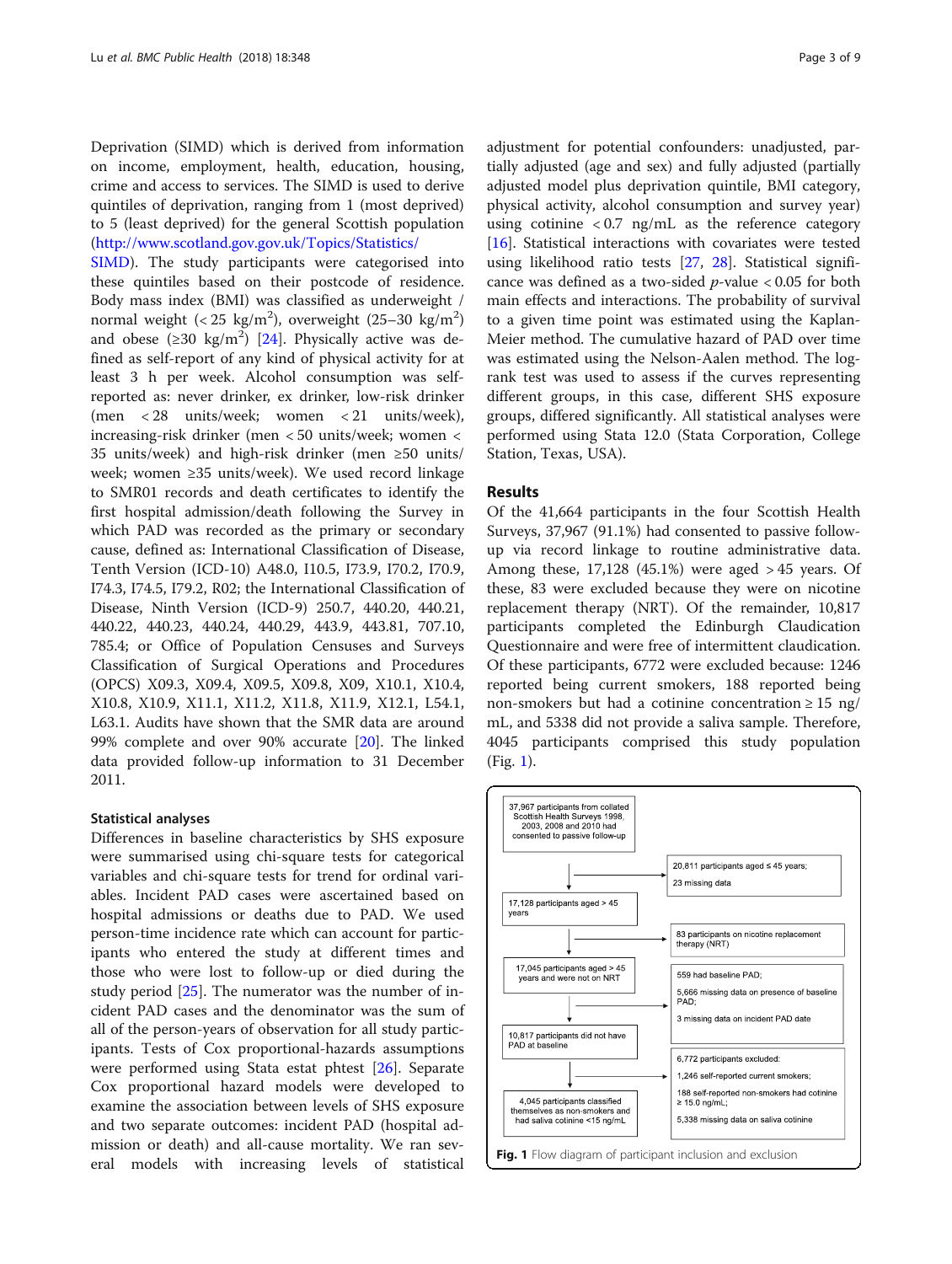Of these, 2216 (54.8%) classified themselves as never smokers and 1829 (45.2%) as ex-smokers. Among exsmokers, 1774 (97.0%) had quit smoking at least one year prior to the survey and 1620 (88.6%) at least five years. Overall, 1163 (28.8%) participants had either moderate or high exposure to SHS at baseline. The mean age at recruitment was 61 (SD 10) years and there was a total of 29,040 person years of follow-up (mean followup 9 years). Over the follow-up period there were 568 deaths, none of which were coded as due to PAD, and 64 people were hospitalised for PAD. All-cause mortality rates were 18.1% (95% CI 16.3%–20.0%) per 1000 person-years, 23.0% (95% CI 19.5%–27.0%) per 1000 person-years, and 25.3% (95% CI 19.7%–32.6%) per 1000 person-years among participants with no or low, moderate and high SHS exposure respectively. PAD incidence rates were 2.0% (95% CI 1.5%–2.7%) per 1000 personyears in participants with no or low SHS exposure, 2.5% (95% CI 1.5%–4.1%) per 1000 person-years in participants with moderate exposure, and 3.3% (95% CI 1.7%– 6.2%) per 1000 person-years in participants with high exposure. Among male participants, PAD incidence rate was 5.7% (95% CI 2.7%–12.0%) among those with high exposure, compared with 1.5% (95% CI 0.6%–3.7%) among those with moderate exposure and 1.8% (95% CI 1.1%–3.0%) among those with low or no exposure.

Compared with the no or low SHS exposure group, participants with high exposure were older, and more likely to be male, obese and socioeconomically deprived; they drank more alcohol and were less physically active (Table [1](#page-4-0)). There was a statistically significant association between baseline exposure to SHS and all-cause mortality overall (Table [2,](#page-5-0) Fig. [2](#page-6-0)) and among the male subgroup of participants (Table [2\)](#page-5-0). Figure [2](#page-6-0) illustrates the difference across SHS exposure groups in terms of probability of survival (log-rank test  $p = 0.013$ ). In the univariate and multivariate Cox proportional hazard models, there was a significant overall association between SHS exposure and mortality (Table [2\)](#page-5-0). Among men, there was a clear, and significant, dose relationship that persisted in the age-adjusted and fully adjusted models (Table [2\)](#page-5-0).

In relation to incident PAD, the association with baseline exposure to SHS did not reach statistical significance overall (Table [2](#page-5-0)). There was no difference across SHS exposure groups overall (Fig. [3](#page-6-0): log-rank test  $p =$ 0.386). However, there was a significant interaction with sex ( $p = 0.025$ ). Male participants with high exposure to SHS were significantly more likely to experience PAD events in the unadjusted and age-adjusted models (Table [2,](#page-5-0) Fig. [4](#page-6-0)). Figure [4](#page-6-0) illustrates the difference in the cumulative incidence of PAD across SHS exposure groups (log-rank test  $p = 0.026$ ). After adjustment for other potential confounders, the hazard ratio was attenuated and

no longer reached statistically significant. Among female non-smokers, there were no significant associations between baseline exposure to SHS and either all-cause mortality or PAD hospitalisations. There were no significant interactions with other covariates. The proportional hazards assumptions were met (global test: all  $p > 0.05$ ) in all of the models except for the adjusted models for all-cause mortality in the female only sub-group (global test:  $p = 0.018$  for partially adjusted model and  $p < 0.001$ for fully adjusted model). The numbers of participants were too small to run subgroup piecewise analysis stratified by the other covariates.

Among male non-smokers, the association between high SHS exposure (cotinine  $\geq$ 2.7 ng/mL) and incident PAD was significant over the first five years of follow-up even in the fully adjusted model (unadjusted HR 5.04, 95% CI 1.42–17.80,  $p = 0.012$ ; fully adjusted HR 4.29, 95% CI 1.14–16.10,  $p = 0.031$ ) but the association was weaker and became non-significant for events that occurred more than five years from baseline (unadjusted HR 1.83, 95% CI 0.50–6.75,  $p = 0.359$ ; fully adjusted HR 1.34, 95% CI 0.28–6.54,  $p = 0.715$ ).

### **Discussion**

Our study demonstrated that, among non-smokers, exposure to SHS was associated with an increased risk of all-cause mortality, with evidence of a dose relationship. Among male non-smokers, there was also evidence that high exposure to SHS (cotinine  $\geq$  2.7 ng/mL) was associated with increased risk of incident PAD over the subsequent five years.

Our finding of an independent association between SHS exposure and all-cause mortality is consistent with previous findings. Retrospective data from 192 countries were used to assess the global burden of disease and estimated that around 603,000 premature deaths in 2004 were attributable to SHS, with ischaemic heart disease making the largest contribution to SHS-related deaths [[5\]](#page-8-0).

PAD often co-exists with coronary heart disease and stroke in the same individuals [[29\]](#page-8-0). They share many common risk factors including active cigarette smoking [[2,](#page-8-0) [29](#page-8-0)]. Two meta-analyses have shown that exposure to SHS is associated with increased risk of coronary heart disease and stroke respectively [\[6](#page-8-0), [7\]](#page-8-0). In contrast, so far, only five published individual studies have assessed SHS exposure and PAD, and all were cross-sectional in design [\[14](#page-8-0)–[18\]](#page-8-0). Four of these reported significant associations [[15](#page-8-0)–[18\]](#page-8-0). One study was conducted among 1209 Chinese women aged ≥60 years who had never smoked. The study reported a significant overall association with PAD whether ascertained from the WHO Rose Questionnaire (adjusted OR 1.87, 95% CI 1.30–2.68,  $p =$ 0.001), ankle-brachial pressure index (ABPI) < 0.90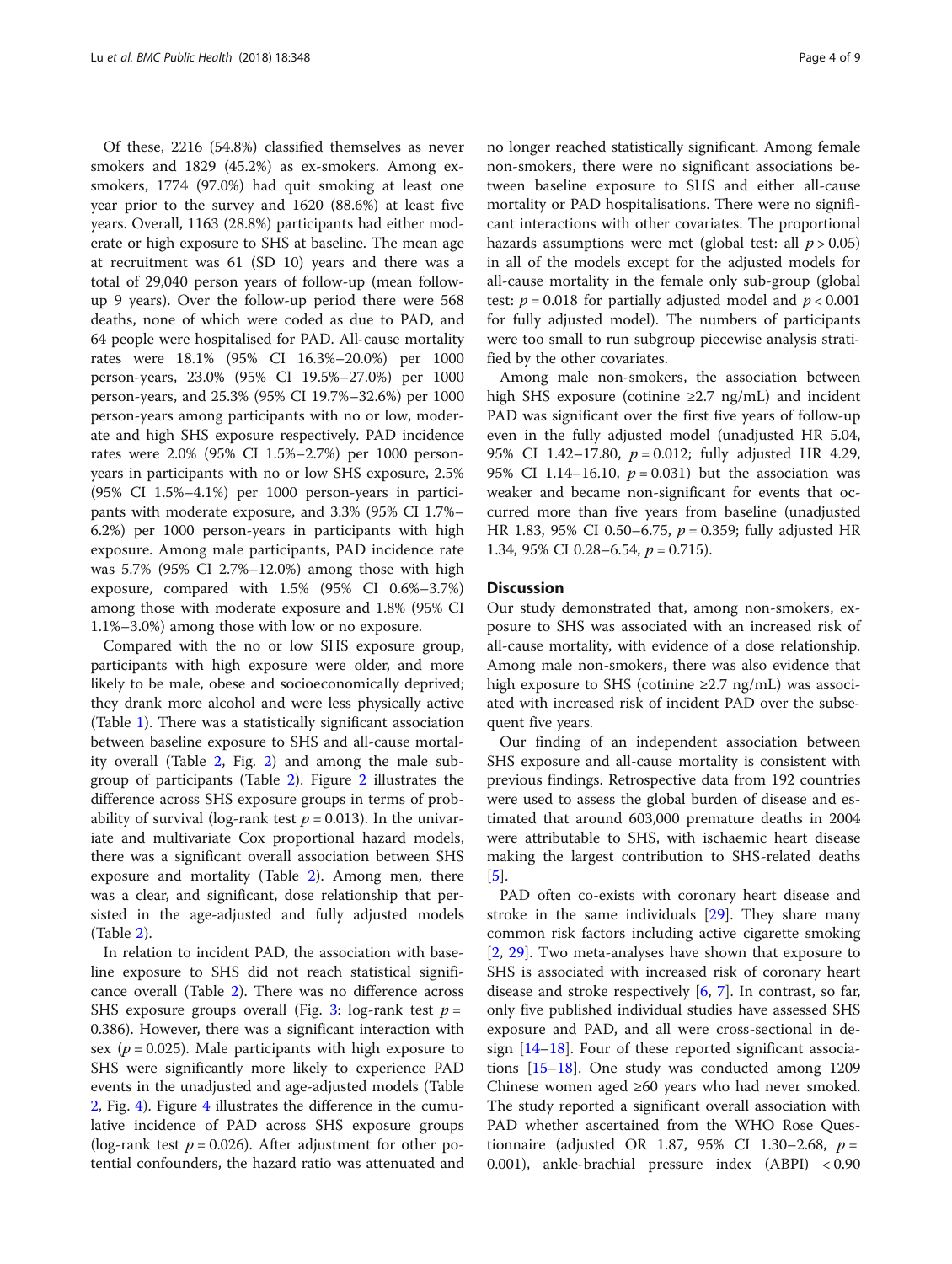<span id="page-4-0"></span>

|                                      | Cotinine (ng/mL) |              |                |                         |  |  |  |  |
|--------------------------------------|------------------|--------------|----------------|-------------------------|--|--|--|--|
|                                      | $0 - 0.6$        | $0.7 - 2.6$  | $2.7 - 14.9$   |                         |  |  |  |  |
|                                      | $N = 2882$       | $N = 850$    | $N = 313$      | $P$ values <sup>a</sup> |  |  |  |  |
|                                      | N (%)            | N (%)        | N (%)          |                         |  |  |  |  |
| Age (years)                          |                  |              |                |                         |  |  |  |  |
| $45 - 59$                            | 1338 (46.4)      | 406 (47.8)   | 124 (39.6)     | 0.042                   |  |  |  |  |
| $\geq 60$                            | 1544 (53.6)      | 444 (52.2)   | 189 (60.4)     |                         |  |  |  |  |
| Sex                                  |                  |              |                |                         |  |  |  |  |
| Male                                 | 1250 (43.4)      | 423 (49.8)   | 167 (53.4)     | < 0.001                 |  |  |  |  |
| Female                               | 1632 (56.6)      | 427 (50.2)   | 146 (46.6)     |                         |  |  |  |  |
| Deprivation quintile                 |                  |              |                |                         |  |  |  |  |
| 1(most deprived)                     | 315 (10.9)       | 137 (16.1)   | 75 (24.0)      | < 0.001                 |  |  |  |  |
| 2                                    | 479 (16.7)       | 190 (22.4)   | 82 (26.2)      |                         |  |  |  |  |
| 3                                    | 622 (21.6)       | 202 (23.8)   | 55 (17.6)      |                         |  |  |  |  |
| 4                                    | 697 (24.2)       | 153 (18.0)   | 50 (16.0)      |                         |  |  |  |  |
| 5(least deprived)                    | 644 (22.3)       | 141 (16.6)   | 40 (12.8)      |                         |  |  |  |  |
| Missing                              | 125              | 27           | 11             |                         |  |  |  |  |
| Body mass index (kg/m <sup>2</sup> ) |                  |              |                |                         |  |  |  |  |
| < 25.0                               | 670 (23.2)       | 151 (17.8)   | 46 (14.7)      | < 0.001                 |  |  |  |  |
| $25.0 - 29.9$                        | 1181 (41.0)      | 347 (40.8)   | 122 (39.1)     |                         |  |  |  |  |
| $\geq 30$                            | 757 (26.3)       | 272 (32.0)   | 122 (39.0)     |                         |  |  |  |  |
| Missing                              | 274              | 80           | 23             |                         |  |  |  |  |
| Physically active                    |                  |              |                |                         |  |  |  |  |
| No                                   | 1441 (50.0)      | 450 (52.9)   | 177 (56.5)     | < 0.001                 |  |  |  |  |
| Yes                                  | 1251 (43.4)      | 332 (39.1)   | 101 (32.3)     |                         |  |  |  |  |
| Missing                              | 190              | 68           | 35             |                         |  |  |  |  |
| Alcohol consumption                  |                  |              |                |                         |  |  |  |  |
| Never drinker                        | 237 (8.2)        | 51(6.0)      | 25(8.0)        | < 0.001                 |  |  |  |  |
| Ex drinker                           | 129 (4.5)        | 43(5.1)      | 23(7.3)        |                         |  |  |  |  |
| Low-risk drinker                     | 2300 (79.8)      | 655 (77.1)   | 211 (67.4)     |                         |  |  |  |  |
| Increasing-risk drinker              | 163(5.7)         | 66 (7.8)     | 33 (10.5)      |                         |  |  |  |  |
| High-risk drinker                    | 51 (1.8)         | 34 (4.0)     | 19(6.1)        |                         |  |  |  |  |
| Missing                              | $\overline{2}$   | $\mathbf{1}$ | $\overline{2}$ |                         |  |  |  |  |
| Smoking status                       |                  |              |                |                         |  |  |  |  |
| Never smokers                        | 1631 (56.6)      | 434 (51.1)   | 151 (48.2)     | $< 0.000^{\rm b}$       |  |  |  |  |
| Ex-smokers stopped smoking ≥5 years  | 1149 (39.9)      | 341 (40.1)   | 130 (41.5)     |                         |  |  |  |  |
| Ex-smokers stopped smoking ≥1 year   | 1225 (42.5)      | 398 (46.8)   | 151 (48.2)     |                         |  |  |  |  |
| Ex-smokers stopped smoking < 1 year  | 22 (0.8)         | 16(1.9)      | 11(3.5)        |                         |  |  |  |  |
| Missing                              | 4                | 2            | 0              |                         |  |  |  |  |

<sup>a</sup>x<sup>2</sup> test<br><sup>b</sup>x<sup>2</sup> test for smoking status (never smokers, ex-smokers stop ≥1 year, ex-smokers stop < 1 year)

(adjusted OR 1.47, 95% CI 1.07-2.03,  $p = 0.018$ ), or by either (adjusted OR 1.67, 95% CI 1.23–2.16, p < 0.001). There was evidence of a dose-response relationship in relation to both the number of cigarettes the participants were exposed to each day and the daily duration of exposure [\[15](#page-8-0)]. This was followed by a study which analysed data on 5653 non-smokers aged > 40 years in the USA using data from the National Health and Nutrition Examination Surveys. When non-smokers were dichotomised into those exposed to SHS (serum cotinine 0.05–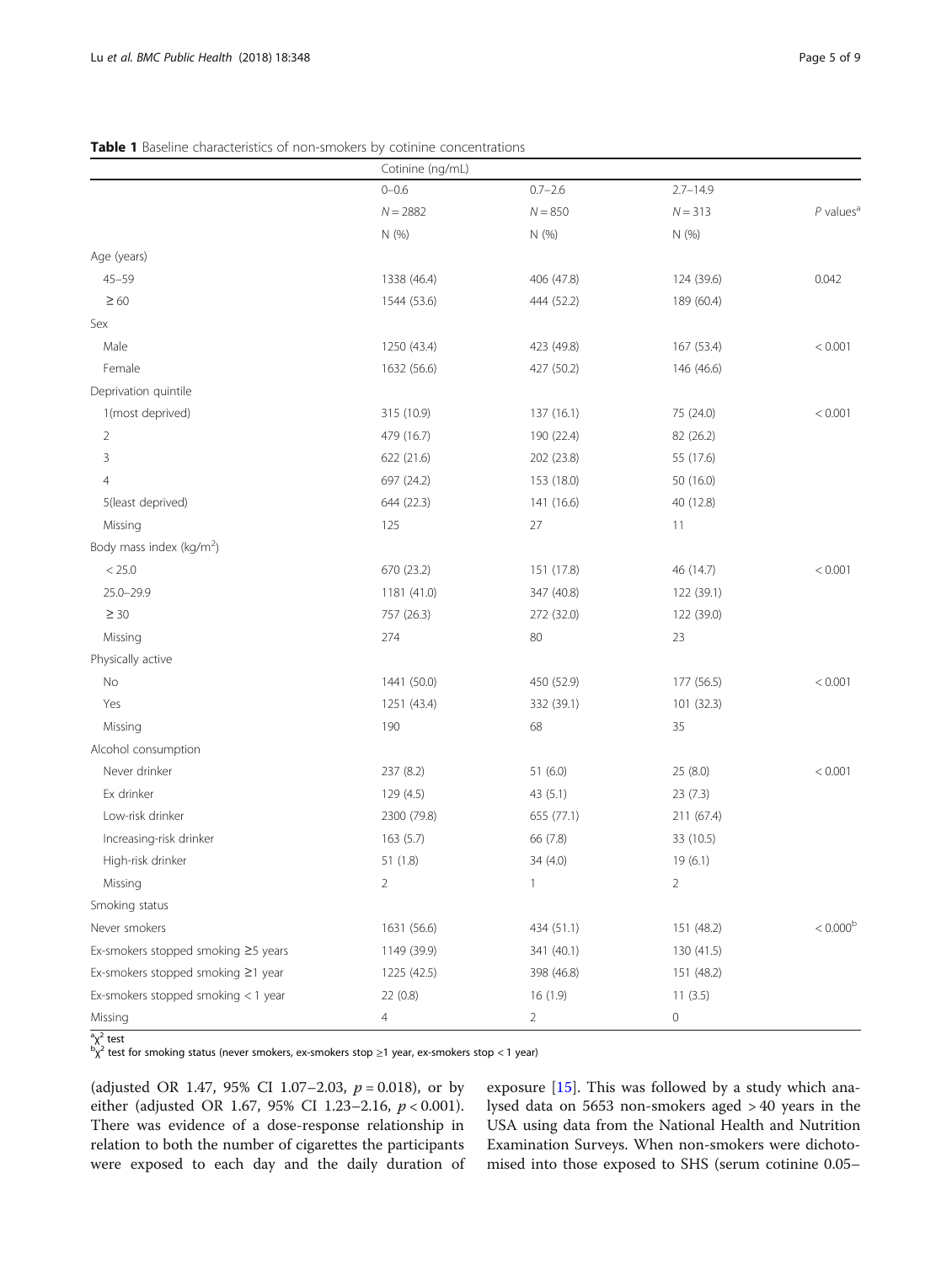|                                     |                 | Cotinine Number of events/ number Unadjusted<br>(ng/mL) of participants |                            |                  |                                   | Partially<br>adjusted <sup>+</sup> |                   |                              | Fully adjusted‡            |                |                              |
|-------------------------------------|-----------------|-------------------------------------------------------------------------|----------------------------|------------------|-----------------------------------|------------------------------------|-------------------|------------------------------|----------------------------|----------------|------------------------------|
|                                     |                 |                                                                         | <b>HR</b><br>$(95\%CI)$    | $\boldsymbol{P}$ | $P$ value for $HR$<br>value trend | $(95\%CI)$                         | $\boldsymbol{P}$  | $P$ value for<br>value trend | HR<br>(95%CI)              | $\overline{P}$ | $P$ value for<br>value trend |
| PAD incidence                       |                 |                                                                         |                            |                  |                                   |                                    |                   |                              |                            |                |                              |
| All non-<br>smokers <sup>1</sup>    | $0 - 0.6*$      | 40/2882                                                                 | 1.00                       | $\equiv$         | 0.172                             | 1.00                               | $\equiv$          | 0.140                        | 1.00                       | $\equiv$       | 0.382                        |
|                                     | $0.7 - 2.6$     | 16/850                                                                  | 1.26<br>$(0.71 -$<br>2.25) | 0.437            |                                   | 1.30<br>$(0.73 -$<br>2.33)         | 0.372             |                              | 1.15<br>$(0.64 -$<br>2.06) | 0.648          |                              |
|                                     | 2.7-14.9 8/313  |                                                                         | 1.64<br>$(0.77 -$<br>3.49) | 0.203            |                                   | 1.66<br>$(0.77 -$<br>3.51)         | 0.184             |                              | 1.38<br>$(0.65 -$<br>2.95) | 0.400          |                              |
| Male non-<br>smokers <sup>1</sup>   | $0 - 0.6*$      | 16/1250                                                                 | 1.00                       | $\equiv$         | 0.100                             | 1.00                               | $\equiv$          | 0.084                        | 1.00                       | $\equiv$       | 0.280                        |
|                                     | $0.7 - 2.6$     | 5/423                                                                   | 0.82<br>$(0.30 -$<br>2.24) | 0.702            |                                   | 0.91<br>$(0.33 -$<br>2.49)         | 0.848             |                              | 0.76<br>$(0.28 -$<br>2.07) | 0.595          |                              |
|                                     | 2.7-14.9 7/167  |                                                                         | 2.89<br>$(1.18 -$<br>7.10) | 0.021            |                                   | 2.82<br>$(1.14 -$<br>6.96)         | 0.024             |                              | 2.10<br>$(0.78 -$<br>5.65) | 0.141          |                              |
| Female non-<br>smokers <sup>1</sup> | $0 - 0.6*$      | 24/1632                                                                 | 1.00                       |                  |                                   | 1.00                               | $\qquad \qquad -$ |                              | 1.00                       |                |                              |
|                                     | $0.7 - 2.6$     | 11/427                                                                  | 1.66<br>$(0.81 -$<br>3.38) | 0.165            |                                   | 1.65<br>$(0.81 -$<br>3.37)         | 0.168             |                              | 1.51<br>$(0.73 -$<br>3.15) | 0.266          |                              |
|                                     | 2.7-14.9 1/146  |                                                                         | $**$                       | $**$             |                                   | $**$                               | $**$              |                              | $**$                       | $**$           |                              |
| All-cause mortality                 |                 |                                                                         |                            |                  |                                   |                                    |                   |                              |                            |                |                              |
| All non-                            | $0 - 0.6*$      | 362/2882                                                                | 1.00                       | $\equiv$         | 0.004                             | 1.00                               | $\frac{1}{2}$     | 0.001                        | 1.00                       | $\equiv$       | 0.043                        |
| smokers <sup>1</sup>                | $0.7 - 2.6$     | 145/850                                                                 | 1.25<br>$(1.03 -$<br>1.52) | 0.022            |                                   | 1.34<br>$(1.10 -$<br>1.63)         | 0.003             |                              | 1.24<br>$(1.02 -$<br>1.51) | 0.034          |                              |
|                                     | 2.7-14.9 61/313 |                                                                         | 1.30<br>$(1.04 -$<br>1.79) | 0.024            |                                   | 1.42<br>$(1.09 -$<br>1.86)         | 0.011             |                              | 1.21<br>$(0.91 -$<br>1.61) | 0.194          |                              |
| Male non-<br>smokers <sup>1</sup>   | $0 - 0.6*$      | 178/1250                                                                | 1.00                       | $\equiv$         | 0.006                             | 1.00                               | $\frac{1}{2}$     | 0.001                        | 1.00                       | $\equiv$       | 0.004                        |
|                                     | $0.7 - 2.6$     | 85/423                                                                  | 1.26<br>$(0.98 -$<br>1.63) | 0.077            |                                   | 1.47<br>$(1.13 -$<br>1.92)         | 0.004             |                              | 1.40<br>$(1.07 -$<br>1.83) | 0.014          |                              |
|                                     | 2.7-14.9 41/167 |                                                                         | 1.52<br>$(1.09 -$<br>2.13) | 0.014            |                                   | 1.54<br>$(1.08 -$<br>2.18)         | 0.016             |                              | 1.54<br>$(1.07 -$<br>2.22) | 0.020          |                              |
| Female non-<br>smokers <sup>2</sup> | $0 - 0.6*$      | 184/1632                                                                | 1.00                       | $\equiv$         | 0.475                             | 1.00                               | ÷                 | 0.504                        | 1.00                       | $\equiv$       | 0.523                        |
|                                     | $0.7 - 2.6$     | 60/427                                                                  | 1.14<br>$(0.85 -$<br>1.53) | 0.380            |                                   | 1.14<br>$(0.85 -$<br>1.53)         | 0.368             |                              | 1.03<br>$(0.76 -$<br>1.40) | 0.836          |                              |
|                                     | 2.7-14.9 20/146 |                                                                         | 1.07<br>$(0.68 -$          | 0.764            |                                   | 1.05<br>$(0.67 -$                  | 0.828             |                              | 0.80<br>$(0.51 -$          | 0.344          |                              |

<span id="page-5-0"></span>Table 2 Cox proportional hazard models of the association between secondhand smoke exposure, peripheral arterial disease and all-cause mortality

HR hazard ratio, CI confidence interval, PAD peripheral arterial disease

\*reference; \*\* only one participant; † adjusted for age and sex for all non-smokers, adjusted for age for male or female non-smokers; ‡ partially adjusted plus deprivation quintile, body mass index, physical activity, alcohol consumption and survey year

1.65)

1.70)

<sup>1</sup>Test of proportional-hazards assumption all  $p \ge 0.050$ <sup>2</sup>Test of proportional-hazards assumption all  $p \ge 0.050$ <sup>2</sup>Test of proportional-hazards assumption all  $p < 0.050$ 

10 ng/mL) and those not (cotinine < 0.05 ng/mL), there was no association with PAD, defined by ABPI. However, when SHS exposure was categorised into a larger number of sub-groups, the investigators reported a

significant association with cotinine concentrations > 155 ng/mL and suggested a possible threshold effect [[14\]](#page-8-0). Prior to this present study, we previously conducted two cross-sectional studies on the Scottish

1.27)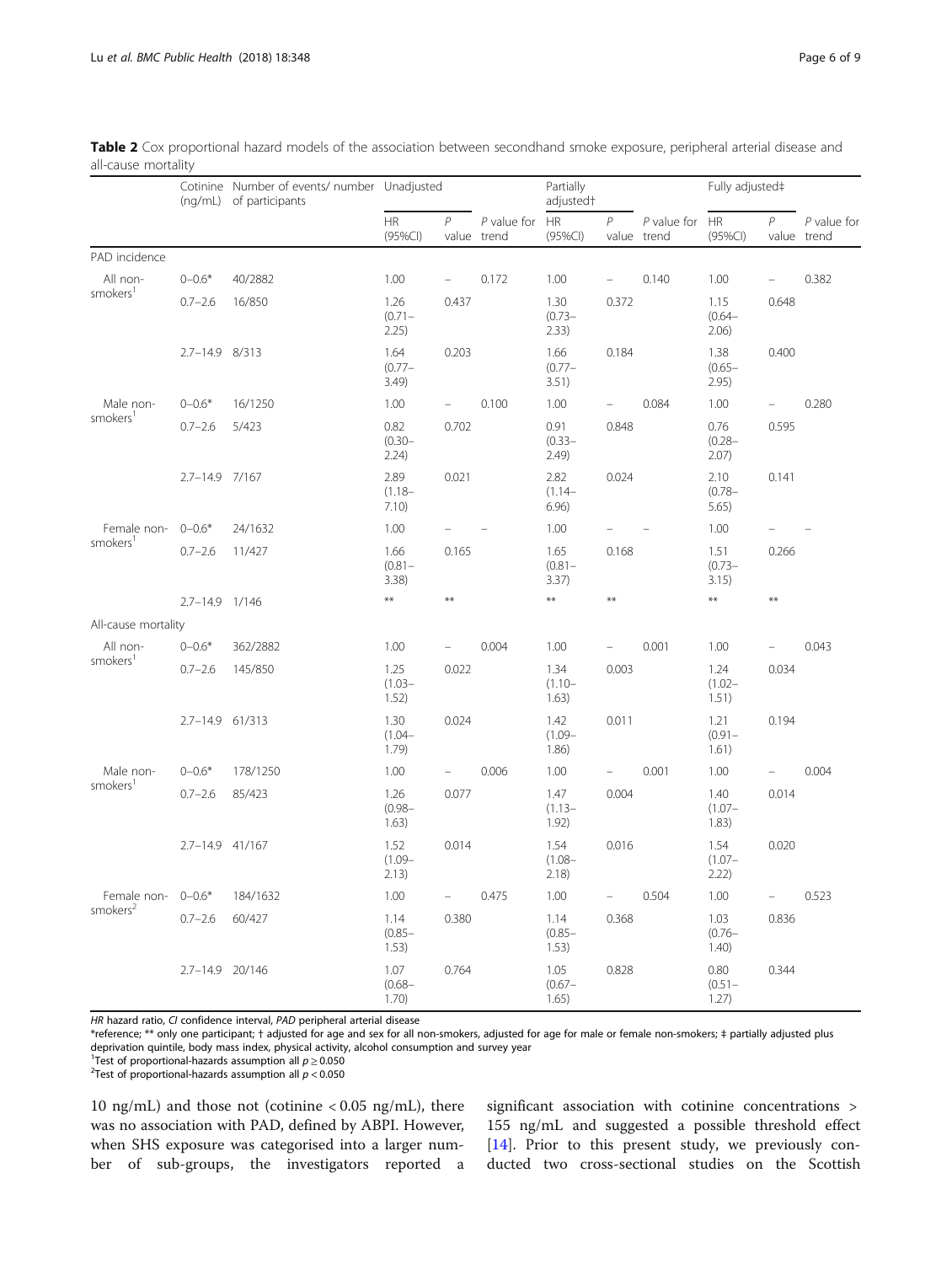<span id="page-6-0"></span>

general population [\[16](#page-8-0), [17](#page-8-0)] and one cross-sectional study on the Chinese general population  $[18]$  $[18]$ . Analysis of baseline data from the Scottish Family Health Study on 5686 never smokers aged ≥18 years demonstrated an overall association between self-reported level of SHS exposure and PAD defined by ABPI < 0.90 (adjusted OR 5.56, 95% CI 1.82–17.06,  $p = 0.003$  for total exposure  $\geq$ 40 h per week) [\[17](#page-8-0)]. The second study used baseline data from the Scottish Health Survey on 4231 nonsmokers (self-reported non-smokers with salivary cotinine < 15 ng/mL) aged > 45 years. Participants with cotinine concentrations ≥2.7 ng/mL were significantly more likely to have intermittent claudication ascertained using the Edinburgh Claudication Questionnaire (adjusted OR 1.76, 95% CI 1.04–3.00,  $p = 0.040$ ), compared to those with no or low SHS exposure (cotinine  $< 0.7$  ng/mL). There was evidence of a dose-relationship across cotinine concentrations rather than a threshold effect, with differences achieving statistical significance above cotinine concentrations of only 2.7 ng/mL [[16\]](#page-8-0). The third study used baseline data from the Guangzhou Biobank Cohort Study: Cardiovascular Disease Sub-cohort Study on 1507 non-smokers who aged ≥50 years. Exposure to





SHS at home of  $\geq$ 25 h per week was associated with PAD defined by ABPI < 0.90 (adjusted OR 7.86, 95% CI 2.00–30.95,  $p = 0.003$ , with evidence of a dose-response relationship  $[18]$  $[18]$ . However, prior to the current study, there have been no published studies of the association between SHS and incident PAD. In fact, very few studies on the general population have collected information on both SHS exposure and PAD.

The previous cross-sectional studies were unable to exclude the possibility of reverse causation. By using a cohort design, we were able to demonstrate a temporal relationship between SHS exposure and subsequent development of PAD. We observed statistical differences across no, low and high SHS exposure groups in terms of the probability of survival using a Kaplan-Meier plot and in terms of cumulative hazard of incident PAD using a Nelson-Aalen plot. Using Cox proportional hazard regression analyses, we demonstrated a higher hazard of death among participants with SHS exposure, compared with those without. However, the higher hazard of incident PAD reached statistical significance only among male participants with high SHS exposure. Our cohort study used record linkage of a pan-Scotland representative survey of the general population. Over 90% of the participants in the baseline surveys consented to passive follow-up via record linkage to routine administrative data on hospitalisation and death certification [[20\]](#page-8-0). Researchers have no control over the completeness and accuracy of routine administrative data; however, the SMR02 dataset is subject to regular quality assurance checks [\(http://www.isdscotland.org/Products-and-Ser](http://www.isdscotland.org/Products-and-Services/Data-Quality/)[vices/Data-Quality/](http://www.isdscotland.org/Products-and-Services/Data-Quality/)).

The Scottish Health Surveys measured SHS exposure objectively using salivary cotinine concentration. This enabled us to exclude smoking deceivers by applying a maximum cut-off of 15 ng/mL for salivary cotinine concentrations; as validated by the Society for Research on Nicotine and Tobacco [[22](#page-8-0)]. In order to maximise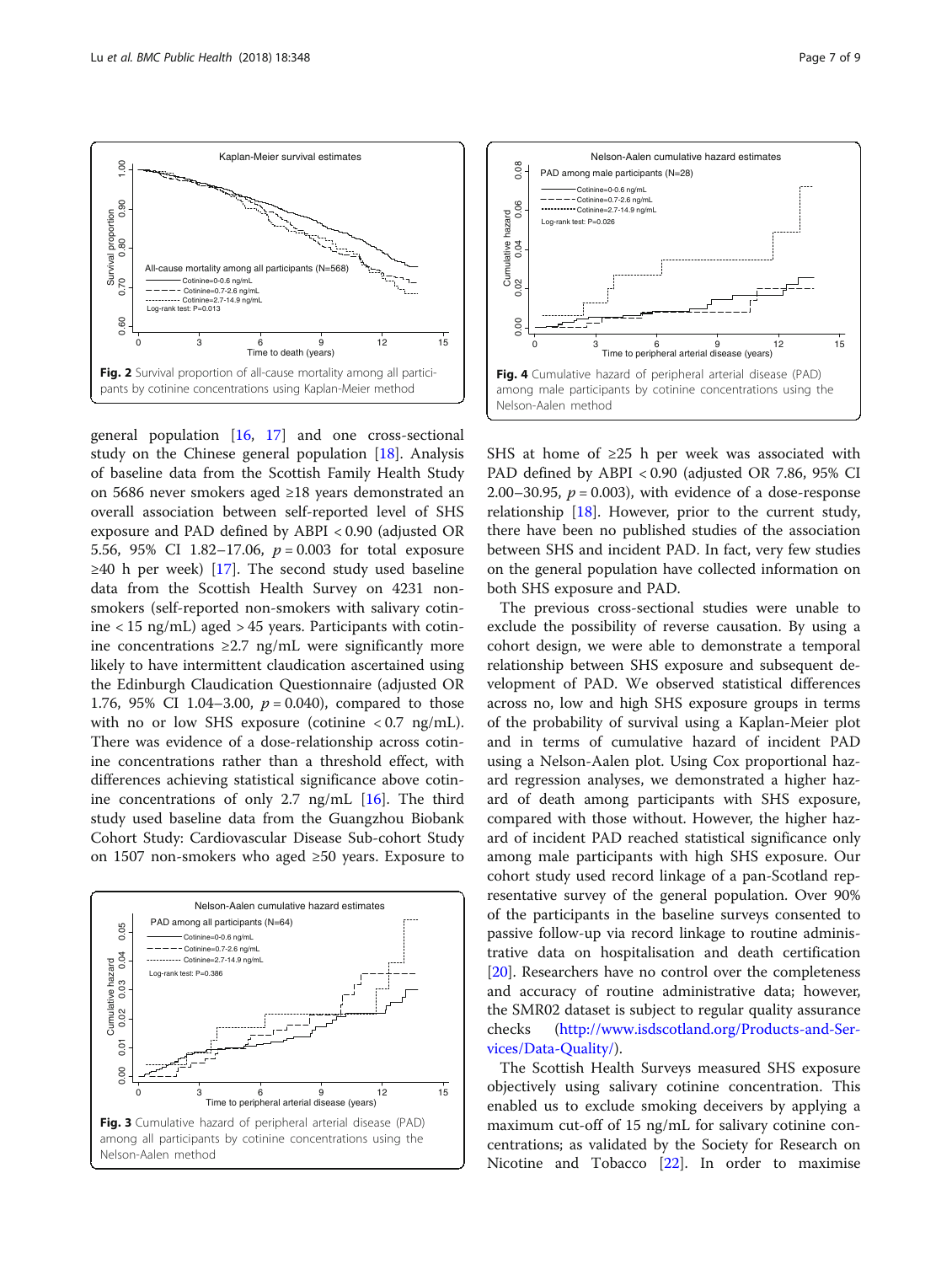<span id="page-7-0"></span>statistical power, we included ex-smokers as well as never smokers but the majority of ex-smokers (88.6%) had quit smoking at least five years prior to participating in the Survey. Each Survey collected baseline data on demographics and lifestyle. Therefore, in our statistical models, we were able to adjust for potential confounders such as age, sex, socioeconomic deprivation quintiles, BMI, physical activity and alcohol consumption. We were able to study two outcomes, incident PAD and allcause mortality, the same cohort. Exposure to SHS is as-sociated with diabetes [[30](#page-8-0)–[32](#page-8-0)], dyslipidaemia [[33](#page-8-0)–[35](#page-8-0)] and raised blood pressure [[35](#page-8-0)–[37](#page-8-0)], and some previous studies have adjusted for these covariates [[14,](#page-8-0) [15\]](#page-8-0). These conditions are likely to lie on the causal pathway and, thus, are more likely to be mediators than confounders. Therefore, we did not include them in the model as this would have biased the results towards the null [\[38\]](#page-8-0).

In line with previous studies on PAD, we only included participants who were  $> 45$  years of age [[16](#page-8-0), [39](#page-8-0)]. The Surveys did not use an objective measure, such as ABPI, to ascertain prevalent PAD; however, PAD at baseline was defined via a widely used and well-validated questionnaire, the Edinburgh Claudication Questionnaire. Therefore, we were able to exclude participants with symptomatic PAD at baseline but not those with asymptomatic disease. Since ex-smokers are more likely to have developed intermittent claudication than never smokers [[2\]](#page-8-0); they will have been disproportionately excluded. If the magnitude of the association between SHS and incident PAD varies by smoking status; this could potentially have introduced bias. Previous studies have suggested that the magnitude of the association with active smoking is greater for PAD than coronary heart disease [[29,](#page-8-0) [40,](#page-8-0) [41\]](#page-8-0). Therefore, it might be hypothesised that this should also be true of SHS exposure. However, it would be inappropriate to compare our results directly with similar studies conducted on coronary heart disease since our ascertainment of incident PAD was limited to severe cases warranting hospitalisation.

The main limitation of this study was that the ascertainment of incident PAD was restricted to those participants who developed PAD of sufficient severity to warrant hospitalisation or predispose to death. The true incidence of PAD is likely to be higher than that reported in our study, and the association demonstrated between SHS exposure and severe PAD may reflect the combination of an association with overall incidence and an association with disease progression.

Another limitation of our study was the lack of serial information on smoking status and SHS exposure. Among men, the association between SHS exposure at baseline and PAD was significant for incident events that occurred within five years of baseline data collection but reduced in magnitude and became statistically non-

significant thereafter. The latter is likely to reflect measurement error due to baseline SHS exposure no longer being a good measure of current SHS exposure; and the former may be a better estimate of the true magnitude of association between SHS exposure and PAD.

### Conclusion

Our study corroborates previous findings of an association between SHS exposure and all-cause mortality and is the first to demonstrate an association between SHS exposure and incident PAD. Our findings, in relation to PAD, only reached statistical significance in men and over the first five years of follow-up. Larger studies with serial measurements of exposure are required to properly evaluate the association in women and over longer follow-up. In comparison with coronary heart disease and stroke, recording of PAD has been neglected in large cohort studies; and future studies should address this deficit. Our findings add weight to the existing evidence that SHS is a threat to public health and measures should be taken to protect the general population from exposure.

#### Acknowledgements

The authors thank the Scottish Health Survey team and the Information Services Division team from the NHS Scotland for the data collection.

# Funding

The authors declare no external funding for the research.

#### Availability of data and materials

Researchers interested in the data from this study may contact the Scottish Health Survey team at ScottishHealthSurvey@scotland.gsi.gov.uk.

#### Authors' contributions

JPP had the original concept. All of the authors agreed the methodology. LL and DFM performed the statistical analyses. All authors interpreted the results. LL drafted the manuscript. All authors fed back comments. All authors read and approved the final manuscript.

#### Competing interests

The authors declare that they have no competing interests.

#### Ethics approval and consent to participate

Not applicable. This study was conducted using secondary data from the Scottish Health Survey. Data are available from the Scottish Health Survey upon reasonable request and with permission of the Information Services Division team from the NHS Scotland. Ethical approval was not required.

#### Consent for publication

Not applicable.

### Publisher's Note

Springer Nature remains neutral with regard to jurisdictional claims in published maps and institutional affiliations.

Received: 12 September 2017 Accepted: 27 February 2018 Published online: 19 March 2018

#### References

1. World Health Organisation (WHO): WHO report on the global tobacco epidemic 2013. Enforcing bans on tobacco advertising, promotion and sponsorship. Geneva: WHO; 2013. Available at: [http://www.who.int/tobacco/](http://www.who.int/tobacco/global_report/2013/en) [global\\_report/2013/en/](http://www.who.int/tobacco/global_report/2013/en). Accessed 6 Oct 2016.